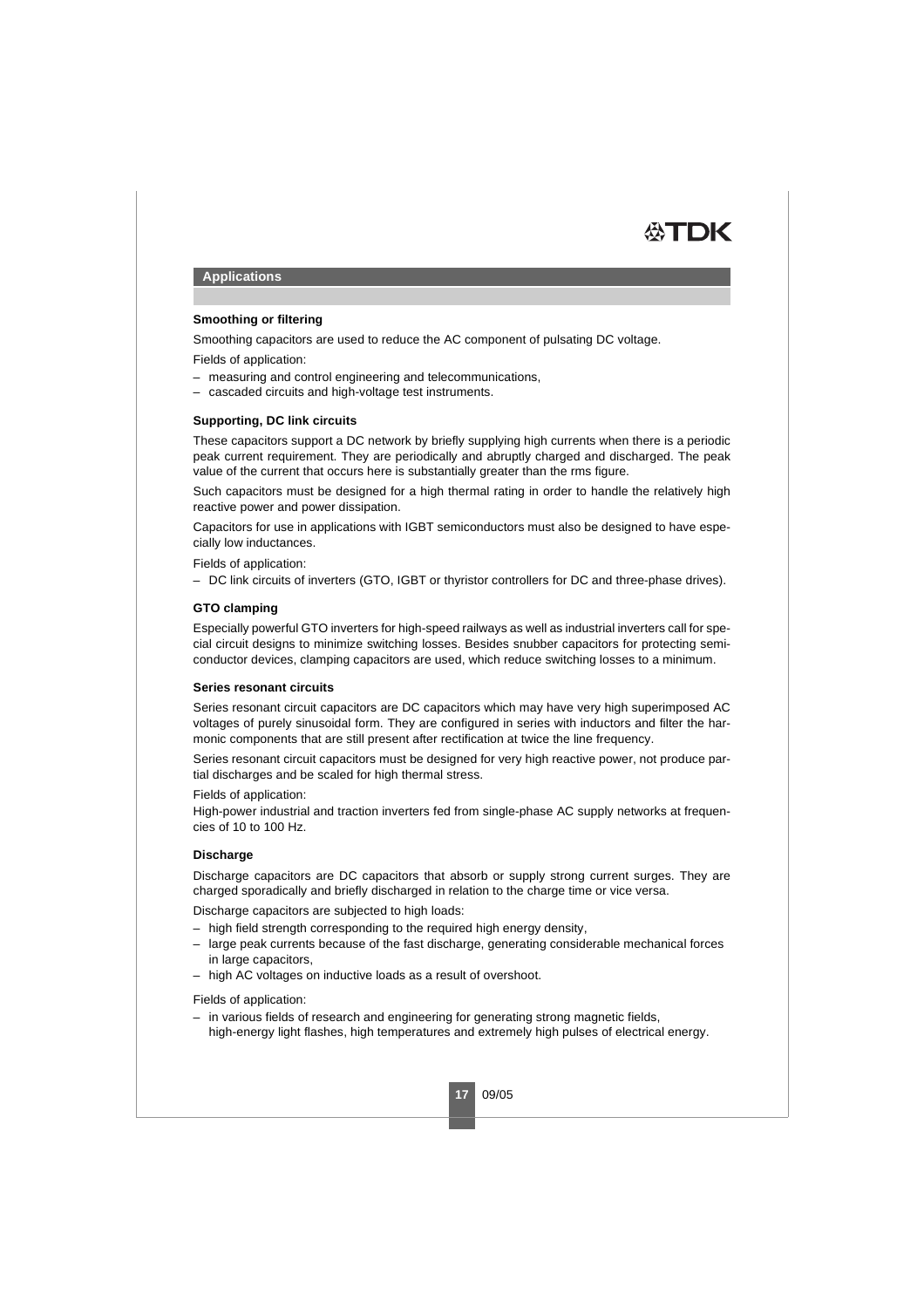

# **Applications**

# **General AC applications**

AC capacitors are suitable for general-purpose applications. They are also used with non-sinusoidal voltages and currents.

Fields of application:

- in resonant circuits,
- for filtering in magnetic voltage stabilizers at line frequency,
- commutating capacitors in power inverters with interphase commutation below 100 Hz.

## **Coupling**

Coupling capacitors transfer information between equipment parts on different potential (e.g. connection between control and power electronics).

The load on the capacitors is primarily due to the voltage difference between the two equipment parts. The signal voltages to be transferred are much less load for the capacitor. The coupling capacitor must also prevent current flow between the equipment parts under all unspecified operating conditions.

# **Commutation**

Commutating AC capacitors quench the conducting state in a semiconductor component. They are periodically and abruptly charged and discharged, the peak value of the current that occurs being substantially greater than the rms figure.

Commutating capacitors are mainly subjected to high reactive power and peak current. A decisive factor is the ring-around time. At high ring-around frequencies (10 … 100 kHz) the capacitor must still exhibit a purely capacitive reactance, i.e. it must be low-inductance in design.

## **Damping**

Damping AC capacitors are connected in parallel with semiconductor components to suppress or damp undesirable voltage spikes.

Damping capacitors are abruptly charged and/or discharged, the peak value of the current that occurs being substantially greater than the rms figure.

In addition to sinusoidal halfwave voltage, damping capacitors carry

- periodic voltage peaks from the hole storage effect, and
- harmonic components from phase controls.

Special requirements are made of these capacitors for high dielectric strength and peak-current capability. They are also expected to be highly reliable because, if RC circuitry fails, a power semiconductor will be destroyed in most cases.